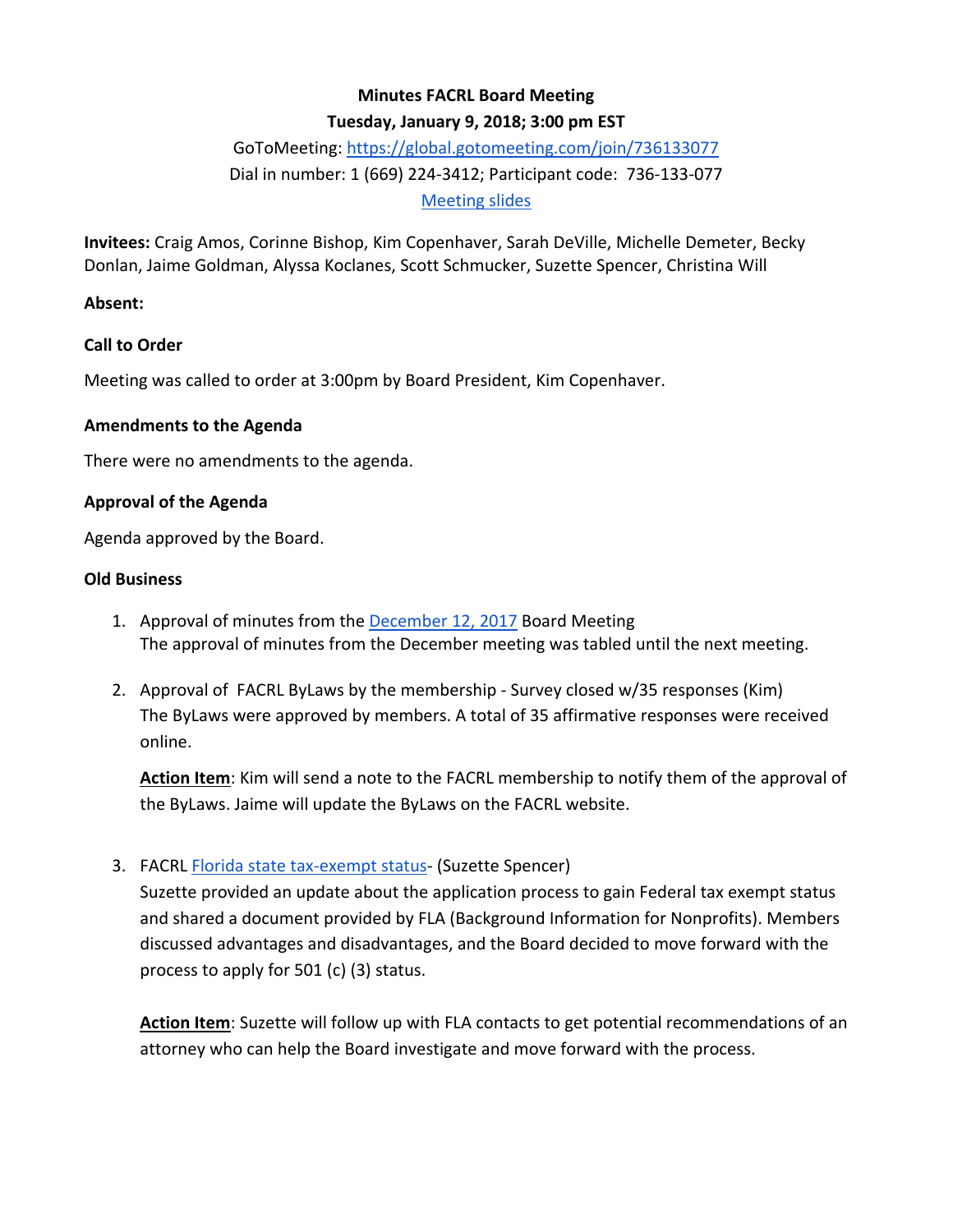#### **New Business**

## **Officer/Liaison Reports**

- 1. President Kim Copenhaver Commented on approval of the ByLaws.
- 2. President-elect Becky Donlan Reported on investigation of venues for the upcoming 2018 Conference.
- 3. Past-President Christina Will No report.
- 4. Secretary Corinne Bishop No report.
- 5. Treasurer Suzette Spencer A current balance of \$834.63 was reported.
- 6. Communication Manager Jaime Goldman No report.
- 7. Legislative Liaison Craig Amos No report.

#### **Committee Reports**

1. Membership – Becky Donlan

Requested that a non-Board member be appointed to take over as Committee Chair.

2. Nominating Committee - Christina Will

Nominations are closed. The Board received: 6 nominees for Members at Large, 1 nominee for Secretary, and Craig Amos has volunteered to serve as President Elect.

**Action Item**: Christina will contact nominees to confirm.

- 3. Conference Program
	- a. Scholarships Sarah DeVille

Noted that suggestions are needed for 2018 Conference topics.

Action Item: Becky and Jaime will distribute a survey to members requesting suggestions for conference topics.

- b. Location/Site Support Alyssa Koclanes
- c. Sponsorships Becky Donlan
- d. Program Proposals Michelle Demeter